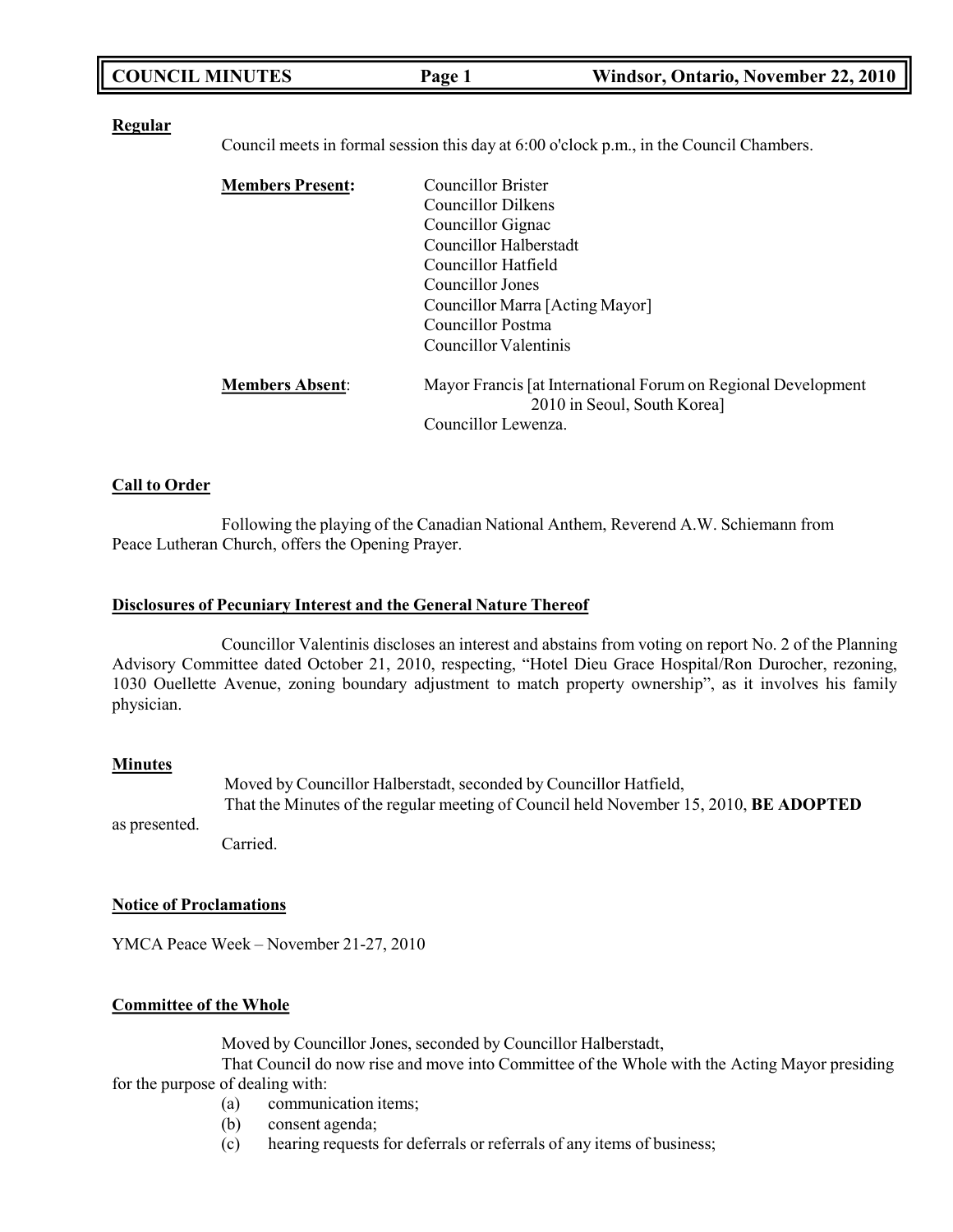- (d) hearing presentations and delegations;
- (e) consideration of business items;
- (f) consideration of Committee reports:
	- (i) **Report of Special In-Camera Meeting or other Committee as may be held prior to Council** (if scheduled);

(g) consideration of by-law 179-2010. Carried.

## **Communications**

Moved by Councillor Gignac, seconded by Councillor Postma,

**M314–2010** That the following Communication Items 1 to 3 and 5 to 7 inclusive, as set forth in the Council Agenda **BE REFERRED** as noted except Communication No. 4 which is dealt with as follows:

## **Communication No. 4**

Moved by Councillor Valentinis, seconded by Councillor Gignac,

**M315-2010** That the report of the City Solicitor dated November 15, 2010 entitled "Noise Emission Standards and the use of Decibel Meters" **BE RECEIVED**; and that Council **PETITION** the Province through the Ontario Ministry of Transportation to develop legislation to identify acceptable noise levels for the motor vehicles and the method for measuring the same;

and further

That Police Services **BE DIRECTED** to provide a draft short and a long term plan by the end of the first quarter of 2011 (March 31, 2011) to address excessive vehicle noise.

Carried.

| <b>ITEM</b>    | <b>FROM</b>                                          | <b>DESCRIPTION</b>                                                                                                                                                                                                        |
|----------------|------------------------------------------------------|---------------------------------------------------------------------------------------------------------------------------------------------------------------------------------------------------------------------------|
|                | Association of<br>Municipalities of Ontario<br>(AMO) | Fall Economic Statement Preserves Upload Schedule for<br>Municipalities<br><b>Community Development &amp; Health Commissioner</b><br><b>Chief Financial Officer &amp; City Treasurer</b><br>Note & File<br><b>MMA2010</b> |
| $\overline{2}$ | Secretary/Treasurer<br>Committee of<br>Adjustment    | Consent Authority Agenda Record Hearing to be held on<br>Wednesday, December 1, 2010, Council Chambers, 3rd Floor,<br>Windsor City Hall, 350 City Hall Square West, Windsor<br>Note & File<br><b>ZC2010</b>               |
| 3              | City Engineer                                        | Tender 22-09 - Virginia Avenue and Prado Place Sewer, Pavement<br>and Watermain Rehabilitation<br>Note & File<br>SW/10841                                                                                                 |
| 4              | City Solicitor                                       | Noise Emission Standards and the use of Decibal Meters<br><b>Note &amp; File</b><br><b>AB2010</b>                                                                                                                         |
| 5              | City Solicitor                                       | CQ101-2010 Regarding Dirty Yard Inspections - By-Law 3-2006<br>Note & File<br>EI2010                                                                                                                                      |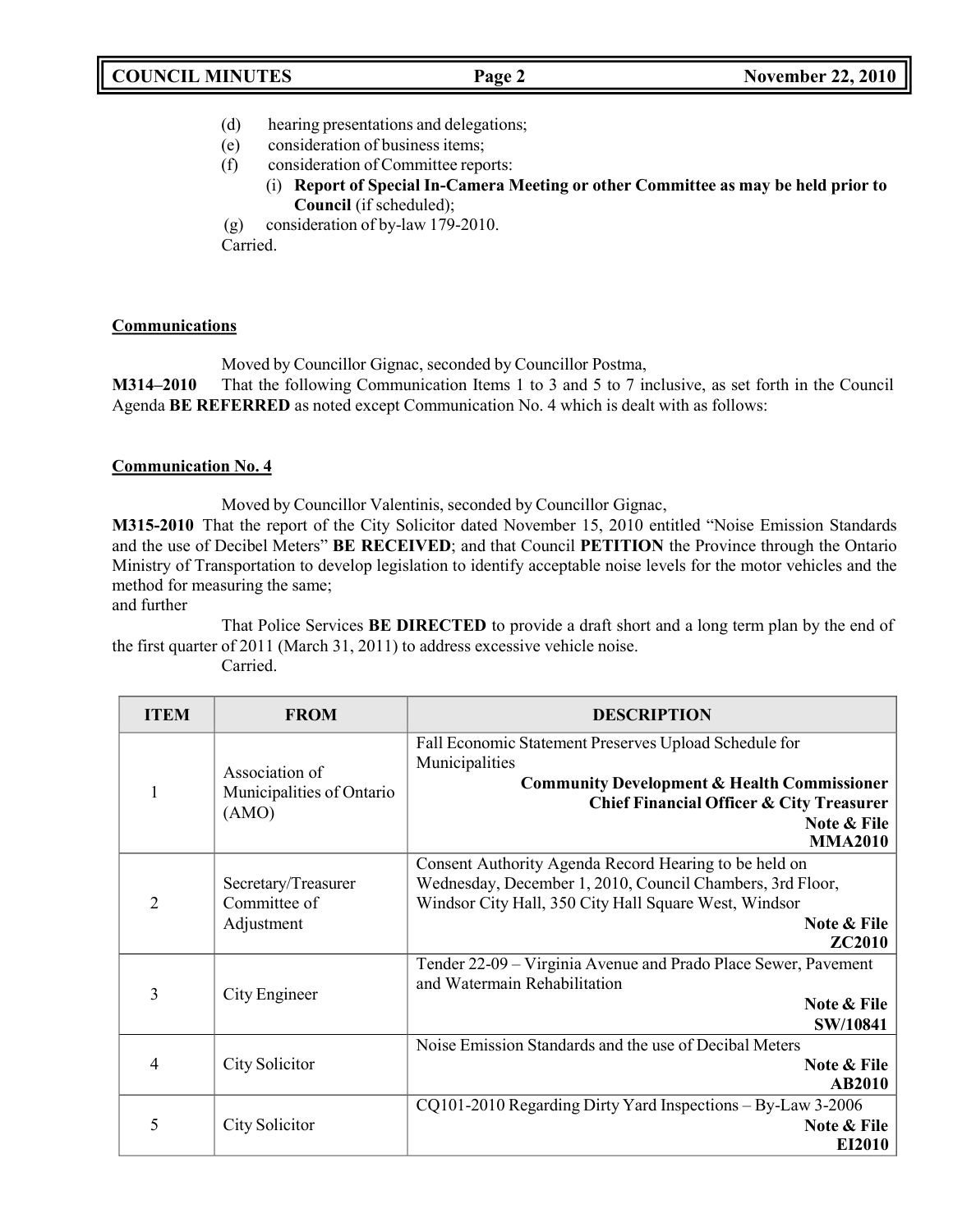**COUNCIL MINUTES Page 3 November 22, 2010**

| <b>ITEM</b> | <b>FROM</b>                                           | <b>DESCRIPTION</b>                                                                                                                       |
|-------------|-------------------------------------------------------|------------------------------------------------------------------------------------------------------------------------------------------|
| 6           | <b>Community Development</b><br>& Health Commissioner | Canada-Ontario Affordable Housing Program Extension (COAHPE)<br>Stimulus Funding - Renewable Energy Initiative<br>Note & File<br>GH/6905 |
|             | <b>Community Development</b><br>& Health Commissioner | Artscape Creative Placemaking Workshop<br>Note & File<br><b>SR2010</b>                                                                   |

Carried.

## **Consent Agenda**

Moved by Councillor Valentinis, seconded by Councillor Brister,

That the following Consent Agenda and the recommendations contained in the administrative reports **BE APPROVED** as amended:

Item 1 Maintenance of Windsor-Essex Parkway Corridor

- Item 2 2011 Schedule of Council Meetings
- Item 4 Tecumseh Decommissioning Agreement
- Item 5 Shamandance Sculpture
- Item 6 WebEOC and EmerGeo Emergency Information Management System Proposal
- Item 7 Inaugural Meeting of the 2010-2014 Council

Carried.

# **Deferrals and/or Referrals and Withdrawals**

None requested.

# **Presentations & Delegations:**

# **DELEGATIONS**

# **Alfred Bouzide/Bouzide Enterprises Ltd., rezoning, east side of Huron Church Road and west side of** Daytona Avenue, north of Northwood Street, to allow the construction of a retail store and, in the future, **a restaurant**

#### **Jeffrey Slopen, Solicitor representing Applicant, and Fred Bouzide, Applicant**

Jeffrey Slopen, Solicitor representing Alfred Bouzide/Bouzide Enterprises Ltd., and Fred Bouzide, Applicant, appear before Council in support of the recommendations respecting rezoning of the east side of Huron Church Road, the west side of Daytona Avenue, and north of Northwood Street, to allow for the construction of a retail store and future restaurant, and are available for questions regarding their application.

# **ZB/10789 PAC 1**

(For final disposition of this matter, see Clause **CR420/2010** in Schedule "A" attached hereto.)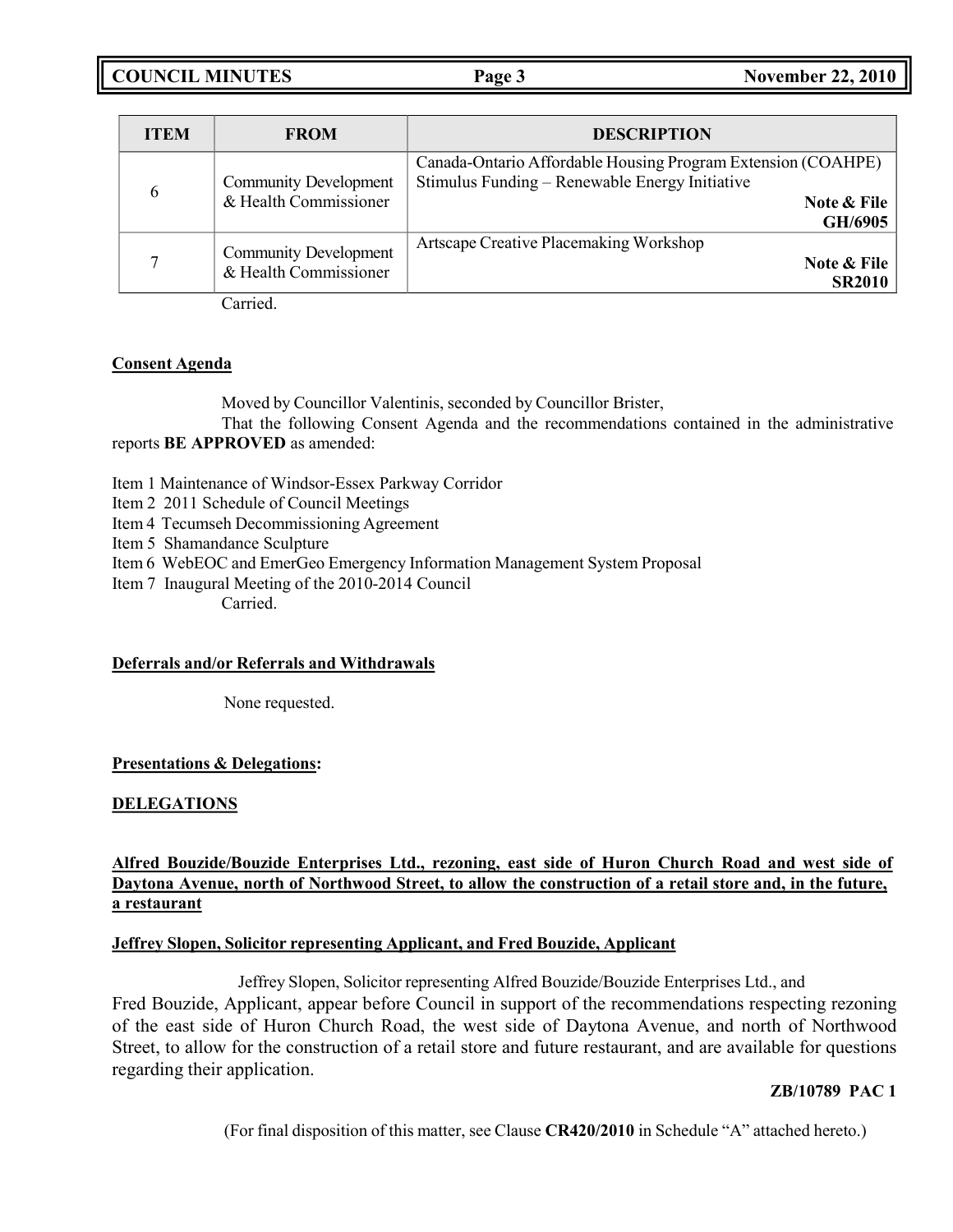### **COUNCIL MINUTES Page 4 November 22, 2010**

## **Hotel Dieu Grace Hospital / Ron Durocher, rezoning, 1030 Ouellette Avenue, zoning boundary adjustment to match property ownership**

#### **Mark Michasiw, Parkin Architects Ltd., and Ron Durocher, Agent representing Hotel Dieu Grace Hospital**

Mark Michasiw from Parkin Architects Ltd., and Ron Durocher representing Hotel Dieu Grace Hospital, appear before Council in support of the recommendations respecting the rezoning of 1030 Ouellette Avenue, and zoning boundary adjustment to match the property ownership, and are available for questions regarding their application.

#### **ZB/10792 PAC 2**

(For final disposition of this matter, see Clause **CR421/2010** in Schedule "A" attached hereto.)

#### **2010 Windsor Santa Claus Parade Sponsorship**

#### **Louis LaPensee, Ward 3 resident**,

Louis LaPensee, Ward 3 resident, appears before Council in support of the administrative recommendation to provide sponsorship to the Windsor Parade Corporation for the 2010 annual Windsor Santa Clause Parade on December 4, 2010, and concludes by suggesting that the route of the Parade should be alternated on a yearly basis.

### **AF2010 3**

(For final disposition of this matter, see Clause **CR415/2010** in Schedule "A" attached hereto.)

#### **Regular Business Items (for final disposition of these matters see Schedule "A" attached)**

None.

#### **Consideration of Committee Reports**

Moved by Councillor Halberstadt, seconded by Councillor Hatfield, **M316-2010** That the **Report of the special In-camera** meeting held November 22, 2010, **BE ADOPTED** as presented. Carried.

ACO2010

#### **By-laws**

Moved by Councillor Jones, seconded by Councillor Gignac, That the following By-law No. 179 be introduced and read a first and second time:

179-2010 "A BY-LAW TO CONFIRM THE PROCEEDINGS OF THE COUNCIL OF THE CORPORATION OF THE CITY OF WINDSOR AT ITS MEETING HELD ON THE TWENTY-SECOND DAY OF NOVEMBER, 2010"

Carried.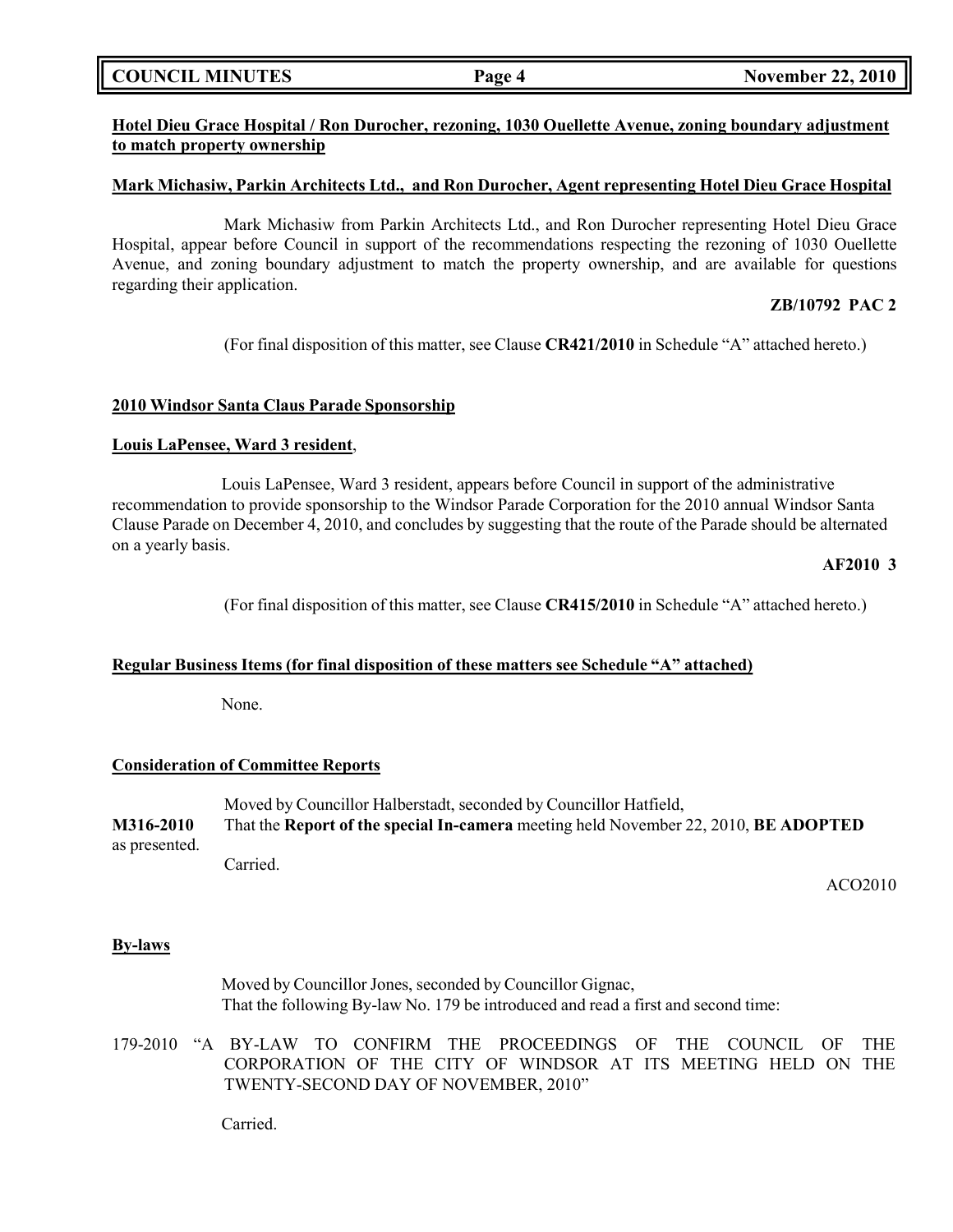**COUNCIL MINUTES Page 5 November 22, 2010**

Moved by Councillor Gignac, seconded by Councillor Postma,

That the Committee of the Whole does now rise and report to Council respecting the business items considered by the Committee:

| 1)               | <b>Communication Items (as amended)</b>                           |
|------------------|-------------------------------------------------------------------|
| 2)               | <b>Consent Agenda</b> (as amended)                                |
| 3)               | <b>Items Deferred</b>                                             |
|                  | <b>Items Referred</b>                                             |
| $\boldsymbol{4}$ | Consideration of the Balance of Business Items (see Schedule "A") |
| 5)               | <b>Committee Reports (as presented)</b>                           |
| 6                | By-laws given first and second readings (as presented)            |
|                  |                                                                   |

Carried.

## **Notices of Motion**

Councillor Halberstadt gives notice that he intends to introduce a motion for consideration at the November 29, 2010 meeting of Council to allow for Report No. 138 of the Windsor Licensing Commission to be dealt with, which pertains to the issue of whether chickens should be allowed in a non-agriculturally zoned region.

Moved by Councillor Dilkens, seconded by Councillor Valentinis,

**M317-2010** That Rule 13.9(a) of the Procedure By-law regarding business not already before Council **BE WAIVED** to permit Councillor Dilkens to introduce a motion for consideration without prior notice respecting the need to schedule a date for Council to consider Report No. 138 of the Windsor Licensing Commission which pertains to the issue of whether chickens should be allowed in a non-agriculturally zoned region.

Carried.

Councillors Halberstadt and Postma voting nay.

Moved by Councillor Dilkens, seconded by Councillor Valentinis, **M318-2010** That Report No. 138 of the Windsor Licensing Commission **BE CONSIDERED** at the January 24, 2011 meeting of Council.

> Carried. Councillors Halberstadt and Postma voting nay.

**Clerk's Note**: As Councillor Dilkens waived the rules and Council adopted motions accordingly, Councillor Halberstadt's notice on the same subject will not proceed any further.

MB2010 AMO/10845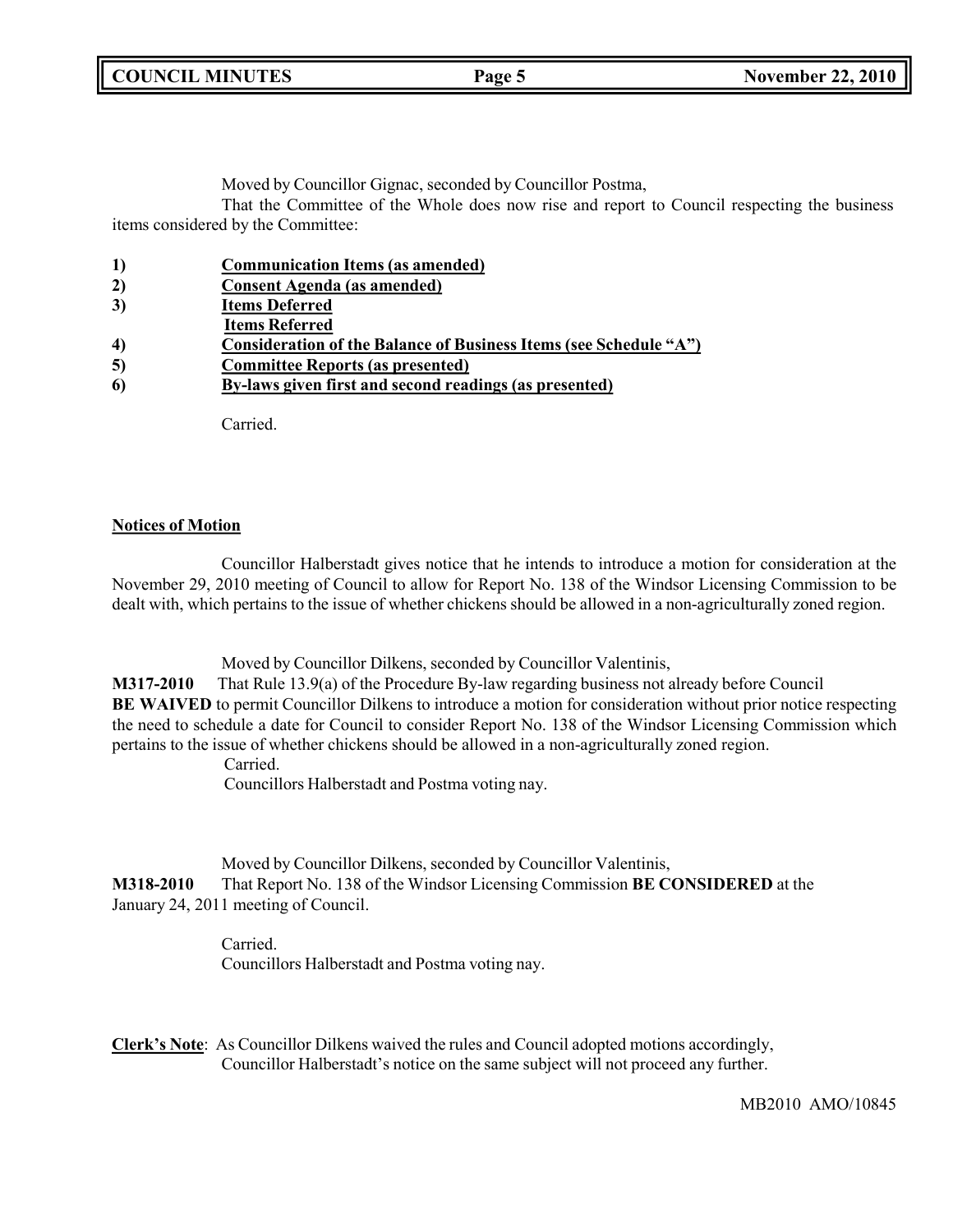## **Third Reading of By-laws**

Moved by Councillor Valentinis, seconded by Councillor Brister,

That the following By-law No. 179, having been read a first and second time be now read a third time and finally passed and that the Acting Mayor and Clerk **BE AUTHORIZED** to sign and seal the same notwithstanding any contrary provision of the Council.

Carried.

## **Petitions**

None presented.

## **Council Questions**

Moved by Councillor Halberstadt, seconded by Councillor Hatfield,

**M319-2010** That the Council Questions arising from the previous meeting of Council and listed by the Clerk **BE NOW CONSIDERED** for purposes of discussion, and further, that the Administration **BE DIRECTED** to proceed with the necessary actions to respond to the Council Questions consistent with Council's instructions. Carried.

ACOQ2010

# **PROPOSED IN-CAMERA AGENDA FOR NOVEMBER 29, 2010**

Moved by Councillor Jones, seconded by Councillor Hatfield,

**M320-2010** That the following proposed In Camera Agenda for November 29, 2010 **BE APPROVED**:

| Item No. | Subject                      | Section – Pursuant to Municipal Act,<br>2001, as amended |
|----------|------------------------------|----------------------------------------------------------|
|          | Property matter – lease      | 239(2)(c)                                                |
| <u>.</u> | Property matter – relocation | 239(2)(c)                                                |

and further, that in accordance with By-law 46-2003, the Chief Administrative Officer, in consultation with the Mayor **BE AUTHORIZED** to add matters deemed to be of an urgent or time sensitive nature.

Carried.

ACO2010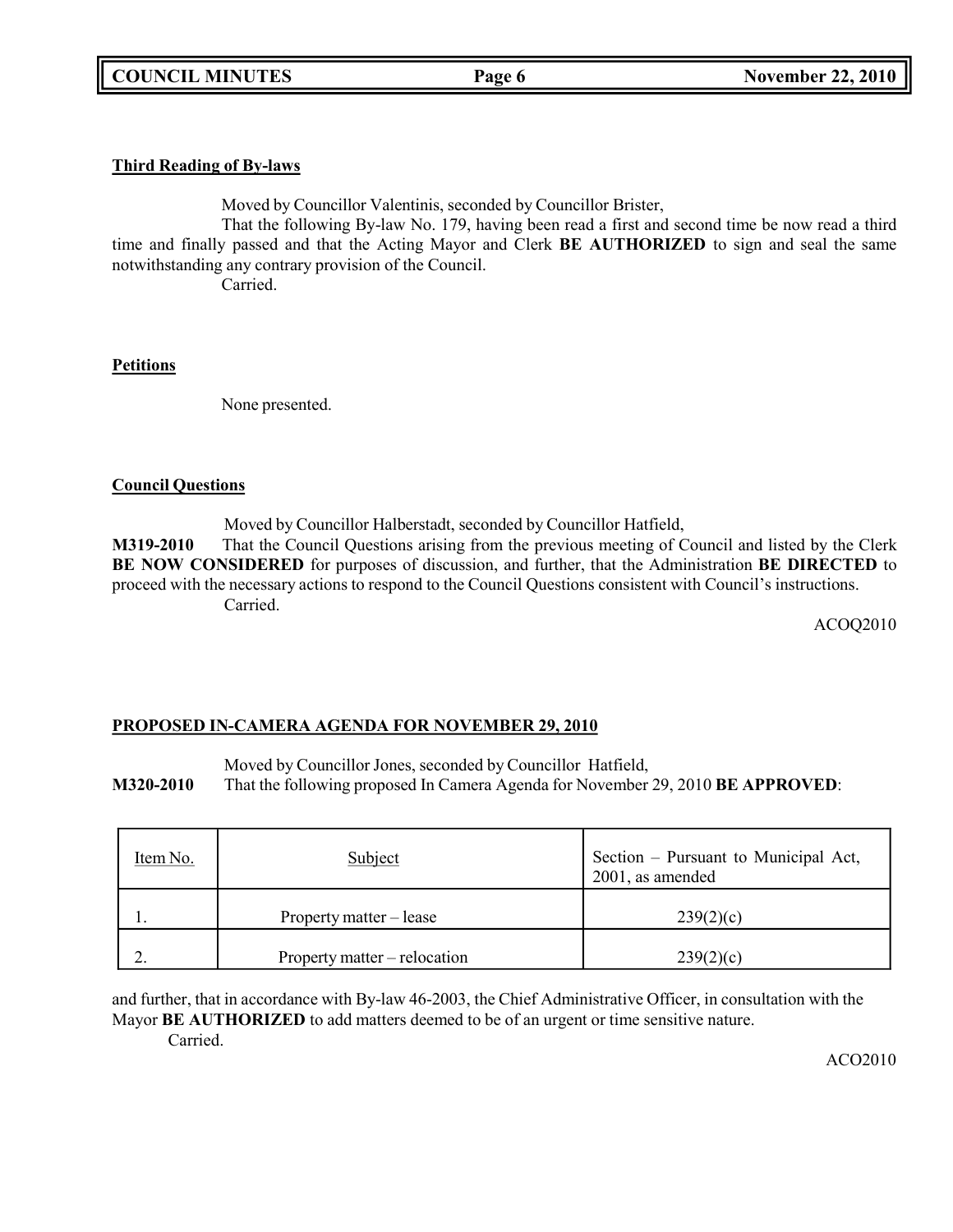|  | <b>COUNCIL MINUTES</b> |
|--|------------------------|
|--|------------------------|

## **Adjournment**

of the Mayor. Moved by Councillor Gignac, seconded by Councillor Postma, That this Council meeting stand adjourned until the next regular meeting of Council or at the call

Carried.

Accordingly, the meeting is adjourned at 7:00 o'clock p.m.

**ACTING MAYOR**

**CITY CLERK**

## **THIS IS A DRAFT COPY**

# **DEPUTY CITY CLERK/SENIOR MANAGER OF COUNCIL SERVICES**

# **SUPERVISOR OF COUNCIL SERVICES**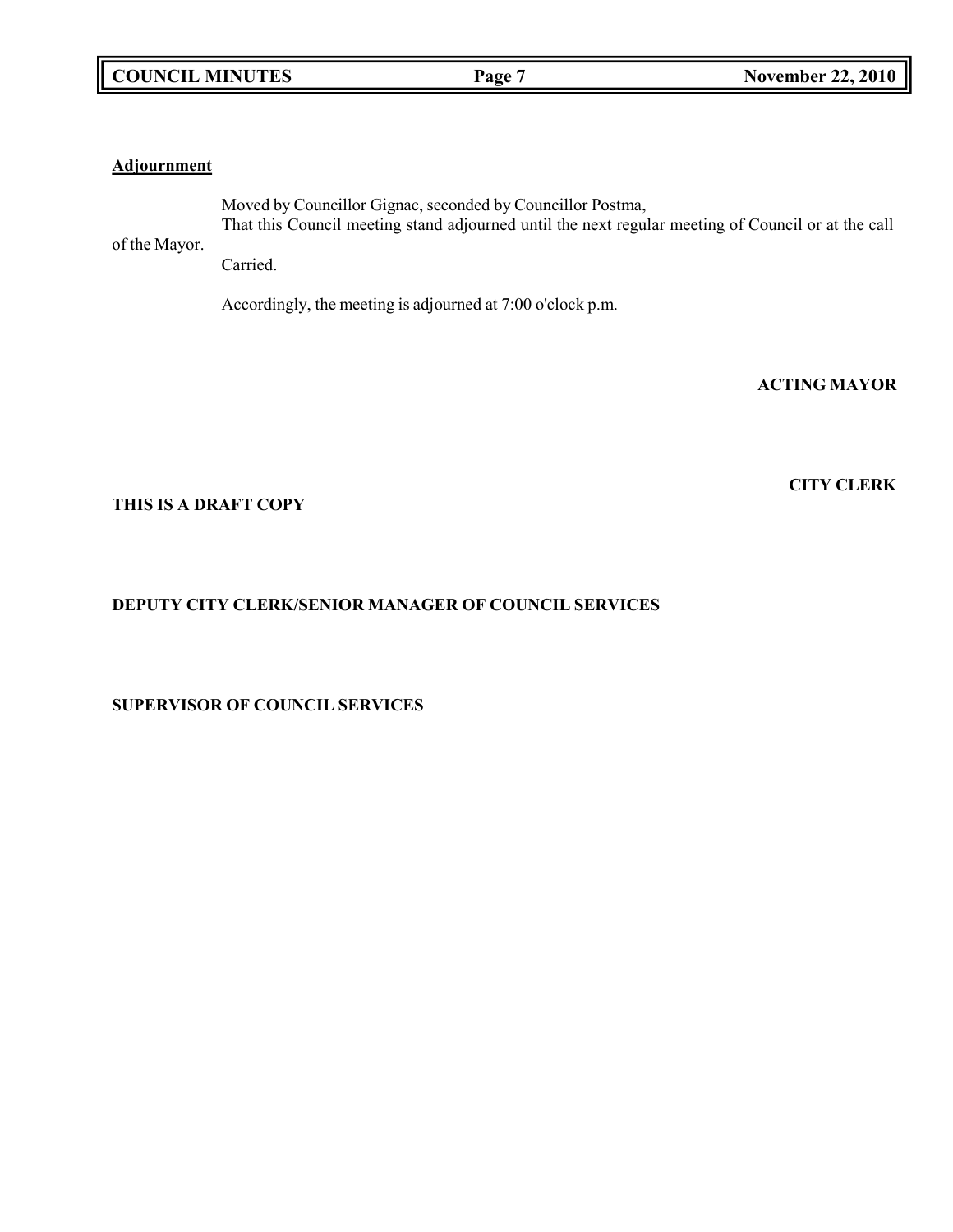# **COUNCIL MINUTES Page 8 November 22, 2010**

Valentinis Brister

#### CR413/2010

That Council **APPROVE** the Letter of Undertaking between the Ministry of Transportation and the City of Windsor detailing the scope of services that the City of Windsor will provide in relation to the Windsor-Essex Parkway Corridor between December 10, 2010 and March 31, 2011. The services relate to maintenance and involve snow removal, traffic signal maintenance, pothole patching and emergency response, with costs as agreed to between the two parties for work; and,

That the City Engineer **BE AUTHORIZED** to sign the Letter of Undertaking, satisfactory in form to the City Solicitor: and,

That during the period of December 10, 2010 to March 30, 2011, the City of Windsor and their contractors **ADD** the MTO/Province of Ontario as additional named insured to insurance policies related to services provided.

Carried.

Report Number **14968 ST/8821 C1**

Internal Distribution Public Works [Mario Sonego, City Engineer] City Solicitor Executive Director of Operations Fire Chief

External Distribution

Valentinis Brister

CR414/2010

That the attached weekly schedule of City Council meetings for 2011 and the "Deadlines for Submissions of Reports Scheduled for Consideration by City Council" for January 1, 2011 to December 31, 2011 **BE APPROVED**.

Carried.

Report Number **14983 ACO2010 C2**

APPENDICES Schedule of Meetings Deadline Submissions

Internal Distribution Council Services[Steve Vlachodimos] City Clerk Mayor Chief Administrative Officer Help Desk John Miceli, Facility Management Wanita Shepley General Manager, Corporate Services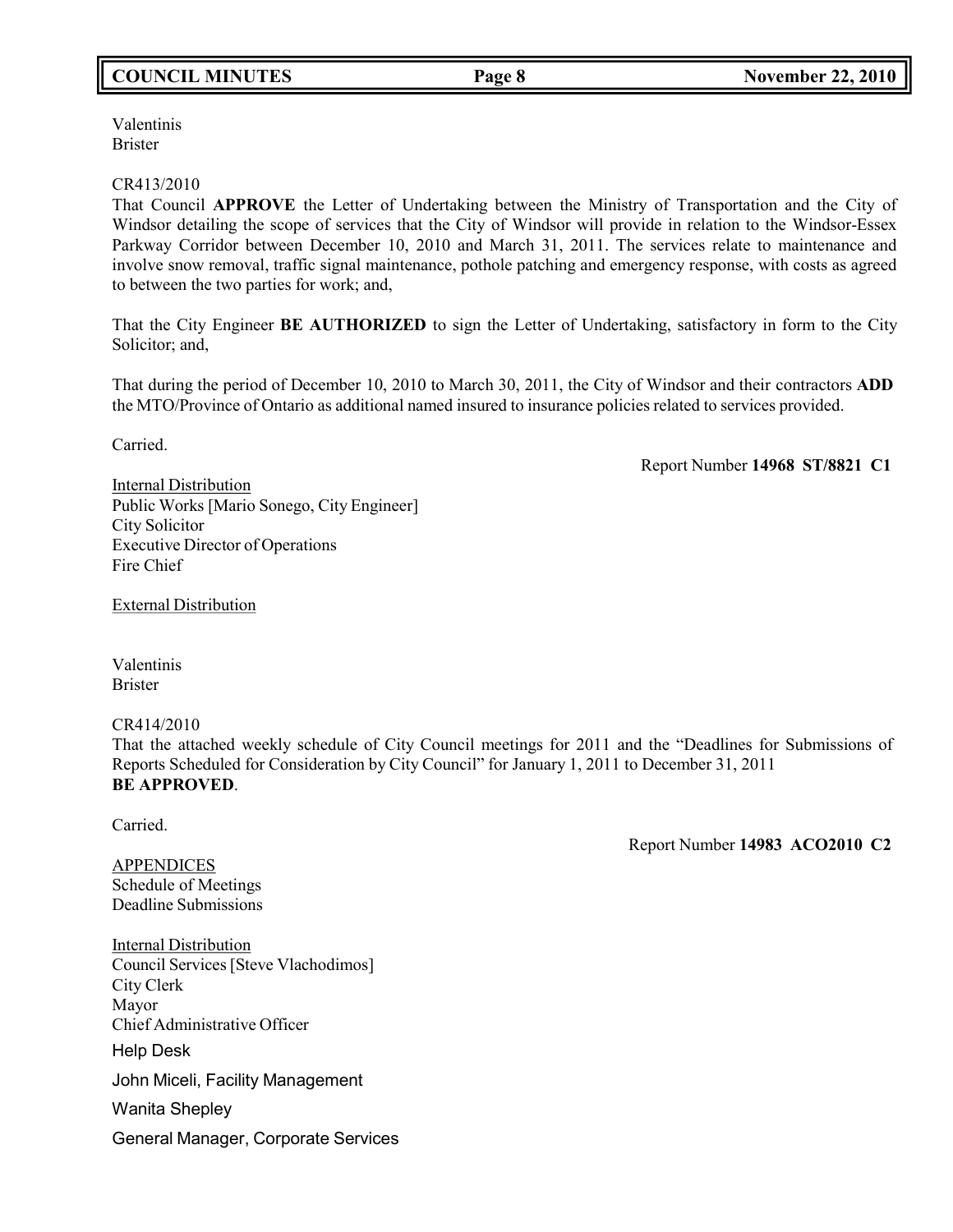# **COUNCIL MINUTES Page 9 November 22, 2010**

## Building Facilitator - S. Pirrone

Mail Room

**Receptionist** 

311

Senior Manager of Communications & Customer Service – Jason Moore Corporate Marketing & Communications Officer - Mary Rodgers Information Technology - Matt Caplin Information Technology - Michael Donoghue All Departments All News Media

## External Distribution

Reverend Harris New Beginnings Christian Church 1383 Bruce Avenue Windsor, Ontario N8X 1X5

Cliff Danby, Cogeco Cable 11 [cliff.danby@cogeco.ca](mailto:cliff.danby@cogeco.ca)

Christina Ricci & Vincci Wong Broadcast Captioning and Consulting Services [christina@closedcaptioning.com](mailto:christina@closedcaptioning.com) [vincci@closedcaptioning.com](mailto:vincci@closedcaptioning.com)

#### Jones Postma

#### CR415/2010

THAT the request from the Windsor Parade Corporation for a sponsorship to host the 2010 Annual Windsor Santa Claus Parade on December 4, 2010 **BE APPROVED** and that the total cost of \$3,817. **BE CHARGED** to the Budget Stabilization Reserve.

Carried.

Report Number **14978 AF2010 3**

**Internal Distribution** Finance [Valerie Clifford] Chief Financial Officer/City Treasurer Executive Director of Recreation and Culture [Jan Wilson]

External Distribution Dave Grimaldi & Maggie Durocher 1168 Drouillard Rd. Windsor, ON N8Y 2R1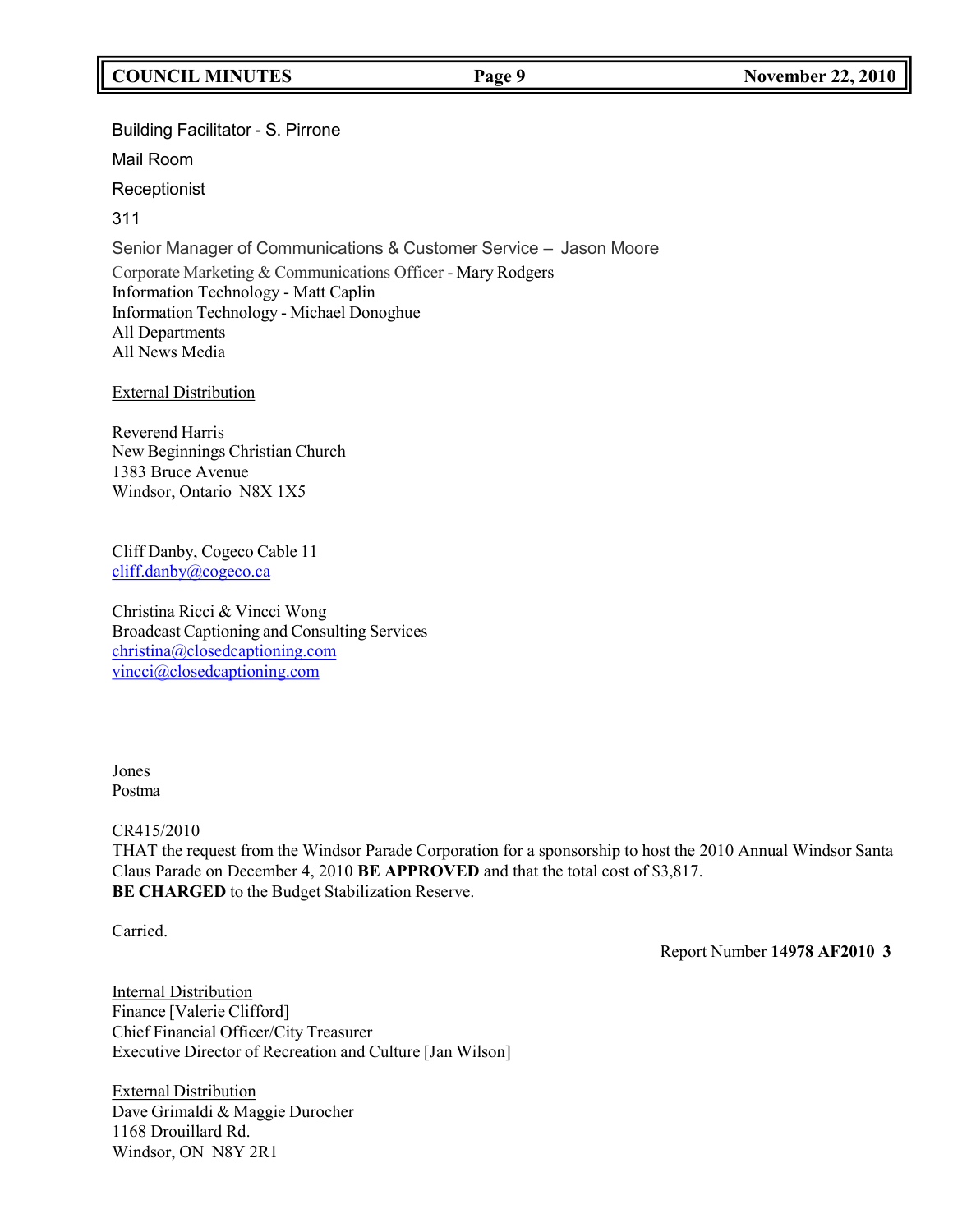# **COUNCIL MINUTES Page 10 November 22, 2010**

[dgrimaldi@mdirect.net](mailto:dgrimaldi@mdirect.net) [mrssanta@mnsi.net](mailto:mrssanta@mnsi.net)

Louis LaPensee 920 Ouellette – Unit 1414 Windsor, Ontario N9A 1C8

Valentinis Brister

CR416/2010

- I. **THAT** the report of legal counsel regarding the Tecumseh decommissioning agreement **BE RECEIVED** for information;
- II. **AND THAT** the Chief Administrative Officer and City Clerk **BE AUTHORIZED** to sign the Tecumseh decommissioning agreement, satisfactory in form to the City Solicitor, in technical content to the City Engineer, and in financial content to the City Treasurer;
- III. **AND THAT** the transaction **BE COMPLETED** electronically where it is available, and pursuant to By-Law 366-2003, that the Chief Administrative Officer and the City Clerk **BE AUTHORIZED** to execute all documents necessary to complete the transaction in accordance with the terms of the Agreement, and that the City Solicitor or designate, **BE AUTHORIZED** to sign the documents standard to a real estate transaction, and that the costs of such transaction **BE CHARGED** to Account **#**7103001;
- IV. **AND THAT** the City of Windsor **PAY** the outstanding costs to the Town of Tecumseh to maintain the site until this agreement could be completed and charged to Account #7103001.

Carried.

Report Number **14890 SW/10837 C4**

Internal Distribution Legal [Cheryl Glassford] City Solicitor City Engineer Chief Financial Officer/City Treasurer

External Distribution

Dan Piescic, Director of Public Works and Environmental Services Town of Tecumseh 917 Lesperance Road Tecumseh, ON N8N 1W9 [dpiescic@tecumseh.ca](mailto:dpiescic@tecumseh.ca)

Ed Hooker Wolf Hooker Professional Organization 72 Talbot St. North, Suite 100 Essex, ON N8M 1A2 [ehooker@tecumseh.ca](mailto:ehooker@tecumseh.ca)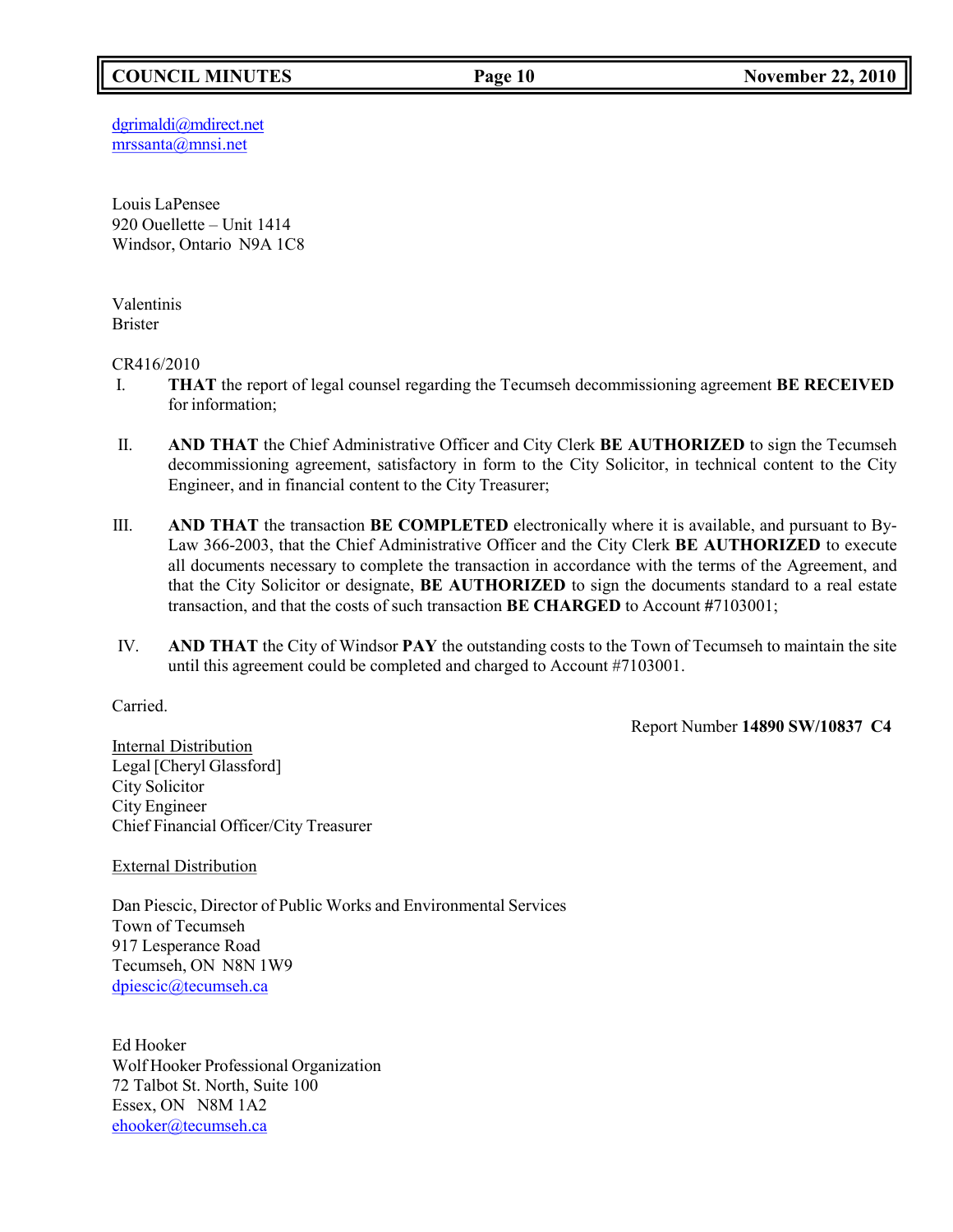Valentinis Brister

#### CR417/2010

That this administrative report **BE RECEIVED** for information, and further, that Mr. Ted Bieler **BE THANKED** for his generous loan of the Shamandance Sculpture to the City of Windsor for the period, April 2009 to November 2010.

Carried.

Report Number **14972 SR2010 C5**

Internal Distribution Recreation Culture [\*Pam Labute] \*I assume you will do a letter of thanks to Mr. Bieler. Executive Director of Recreation and Culture Chief Financial Officer/City Treasurer Community Development & Health Commissioner

External Distribution

Valentinis Brister

#### CR418/2010

That City Council **APPROVE** the acquisition and implementation of the WebEOC and EmerGeo software through the current University of Windsor contract and that the one time cost of \$8,054.02 plus applicable taxes, to permit EOC access for the City of Windsor **BE FUNDED** from the Ontario Fire Service Grant Reserve Account 1768. The annual maintenance cost of approximately \$2,400.00 plus applicable taxes will **BE FUNDED** from within the current operating budget; and

That the CAO and City Clerk **BE AUTHORIZED** to execute the necessary agreement with the University of Windsor and the County of Essex for the WebEOC and EmerGeo Emergency Information Management Software System, satisfactory in form to the City Solicitor, in financial content to the City Treasurer, and in technical content to the Fire Chief and the Executive Director of Information Technology.

Carried.

Report Number **14975 SF/10838 C6**

Internal Distribution Fire & Rescue [Sherri Arsenault, Manager of Administration] Fire Chief City Solicitor Chief Financial Officer/City Treasurer Executive Director of Information Technology

External Distribution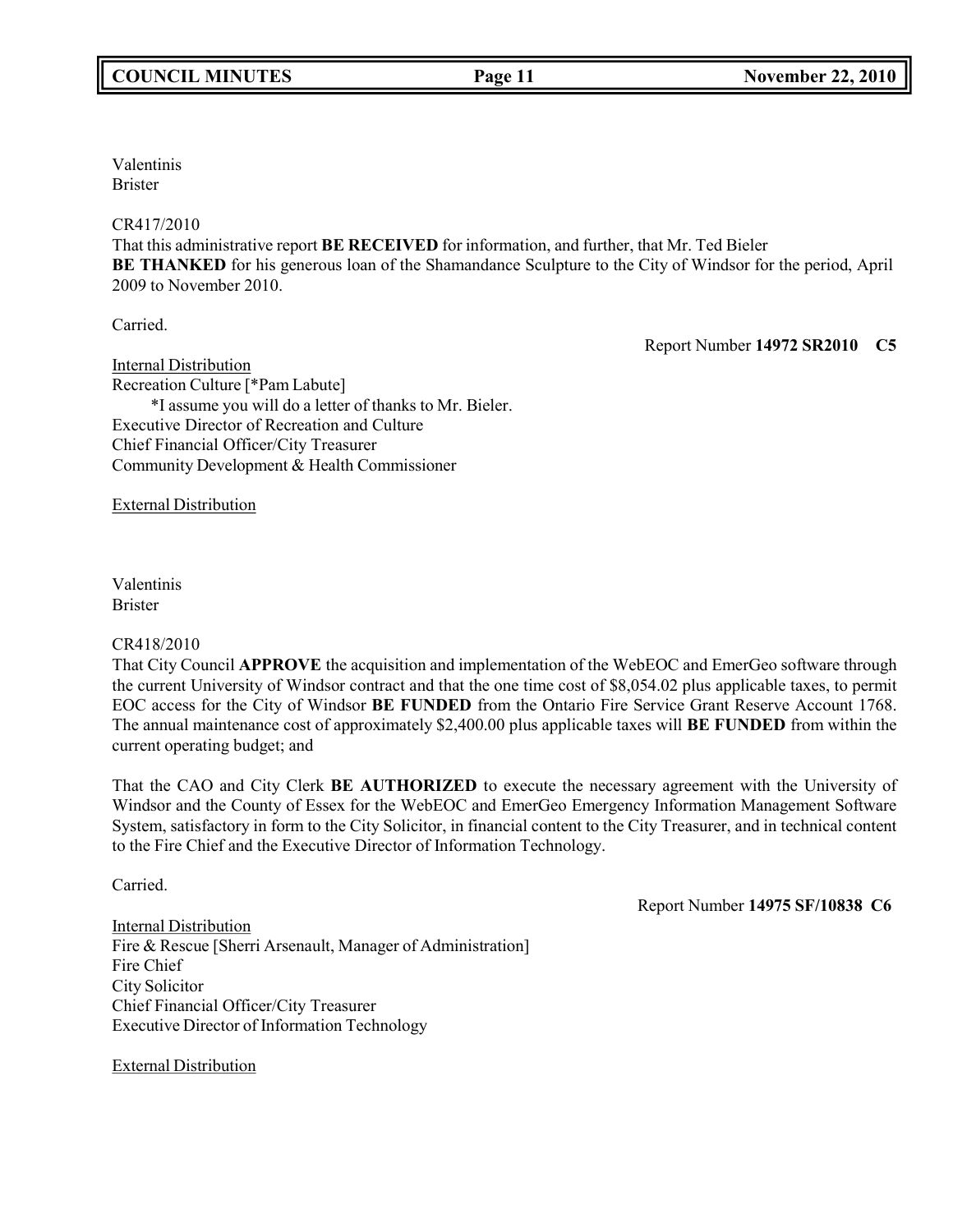Valentinis Brister

#### CR419/2010

That the Inaugural Meeting of the 2010-2014 City Council **BE HELD** on Monday, December 6, 2010 at 7:00 o'clock p.m. in the Chrysler Theatre, St. Clair College Centre for the Arts, with a reception to follow in the Canadian Club Room for members of Council, invited guests, families and the general public.

Carried.

Report Number **14990 ACOC2010 C7**

Internal Distribution Council Services [Steve Vlachodimos] Chief Administrative Officer Chief Financial Officer/City Treasurer City Solicitor All Department Heads Help Desk Jake Renaud, Facility Management Wanita Shepley

External Distribution Joe Bitonti, Director, Chrysler Theatre 201 Riverside Drive West Windsor, ON N9A 5K4 [jbitonti@stclaircollege.ca](mailto:jbitonti@stclaircollege.ca)

Christina Frye, Sales & Marketing Officer St. Clair College Centre for the Arts 201 Riverside Drive West Windsor, ON N9A 5K4 [cfrye@stclaircollege.ca](mailto:cfrye@stclaircollege.ca)

Cliff Danby, Cogego Cable 11 [Cliff.danby@cogeco.ca](mailto:Cliff.danby@cogeco.ca)

All News Media

Robert Scussolin, News Director 2525 Dougall Windsor, Ontario N8X 5A7

Dilkens Valentinis

CR420/2010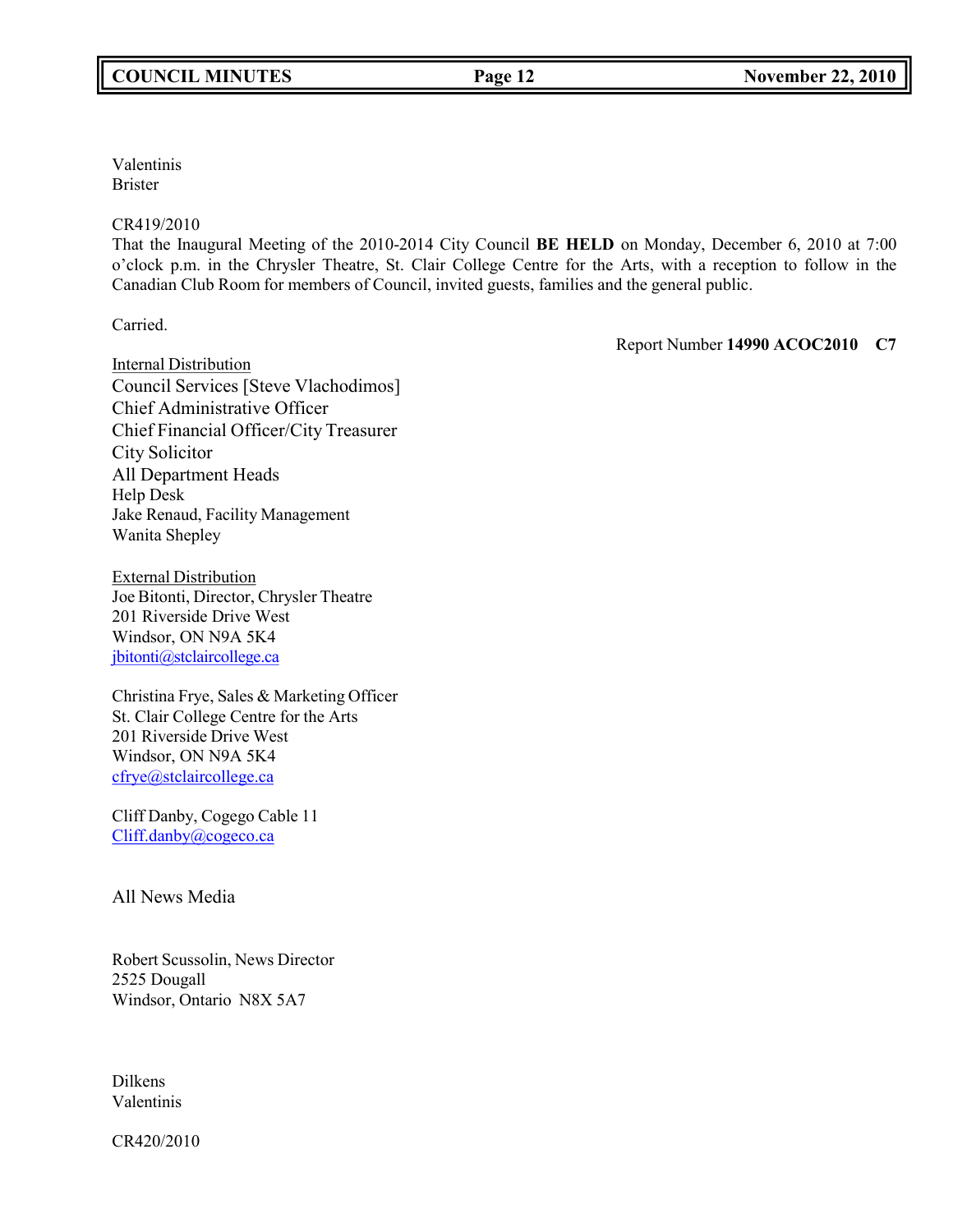- I. That an amendment to the City of Windsor Official Plan **BE APPROVED** changing the designation of Parts 1 to 22, Plan 12R-24447 from Business Park to Commercial Corridor; and
- II. That an amendment to the South Cameron Secondary Plan **BE APPROVED** changing the designation of Parts 1 to 22, Plan 12R-24447 from Business Park to Commercial Corridor.; and
- III. That an amendment to Zoning By-law 8600 **BE APPROVED** changing the zoning of Parts 1 to 22, Plan 12R24447 from MD1.4 and CD4.3 to CD2.1 and by adding a site specific provision to provide a landscaped open space yard with a minimum depth of 10 metres along Huron Church Road.

#### Carried.

Report Number **14970 ZB/10789 PAC 1**

Internal Distribution City Planner Manager of Development Chief Building Official City Engineer City Solicitor Zoning Clerk - Council Services Manager of Policy, Gaming & Licensing/Deputy Licence Commissioner City Clerk

External Distribution

Jeffrey Slopen, Solicitor 300-443 Ouelllette Avenue Windsor, Ontario N9A 6R4 [slopenj@millercanfield.com](mailto:slopenj@millercanfield.com)

Jason Grossi, Architect Studio g+G Inc. 1057 Walker Road Windsor, Ontario N8Y 2N6 [jason@designstudiogG.com](mailto:jason@designstudiogG.com)

Alfred Bouzide 3336 Huron Church Road Windsor, Ontario N9E 4H8

Postma Dilkens

CR421/2010

That an amendment to Zoning By-law 8600 **BE APPROVED** changing the zoning of Part of Dufferin Place (closed); Registered Plan 1303, from CD3.5 to ID1.2.

Carried.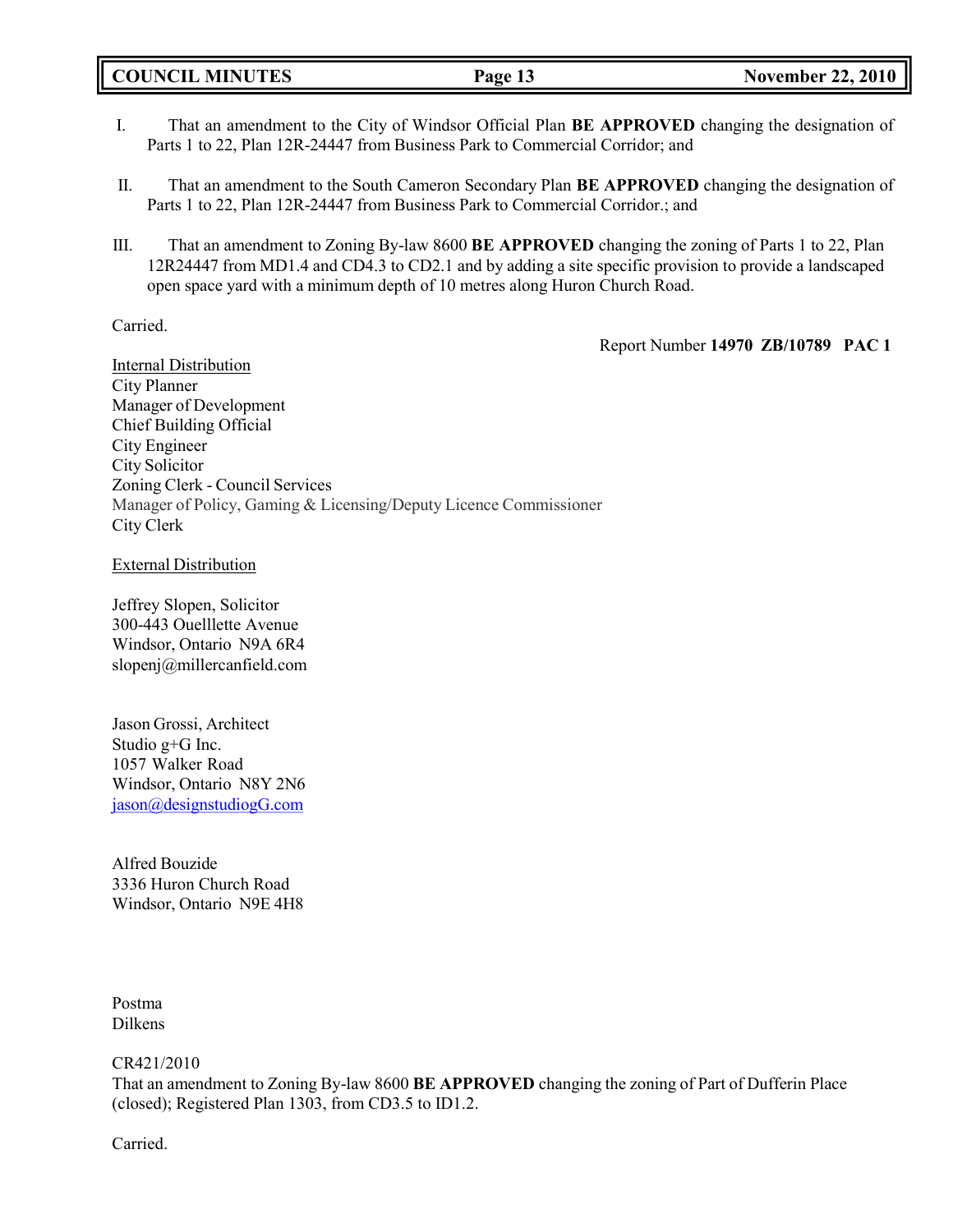| <b>COUNCIL MINUTES</b> | Page 14 | <b>November 22, 2010</b> |
|------------------------|---------|--------------------------|
|                        |         |                          |

Councillor Valentinis discloses an interest and abstains from voting on this matter.

Report Number **14969 ZB/10792 PAC 2**

**Internal Distribution** City Planner Manager of Development Chief Building Official City Engineer City Solicitor Zoning Clerk - Council Services Manager of Policy, Gaming & Licensing/Deputy Licence Commissioner City Clerk

External Distribution

Mark Michasiw, Agent, Hotel Dieu c/o Parkin Architects ltd. 1 Valleybrook Drive Toronto, Ontario M3B 2S7 [michasiw@parkin.ca](mailto:michasiw@parkin.ca)

Hotel Dieu Grace Hospital Attention: Ron Durocher 1030 Ouellette Avenue Windsor, Ontario N9A 1E1 [rdurocher@hdgh.org](mailto:rdurocher@hdgh.org)

Stephen M. Cheifetz, Solicitor 2485 Ouelllette Avenue, Suite 201 Windsor, Ontario N8X 1L5 [scheifetz@correntmacri.com](mailto:scheifetz@correntmacri.com)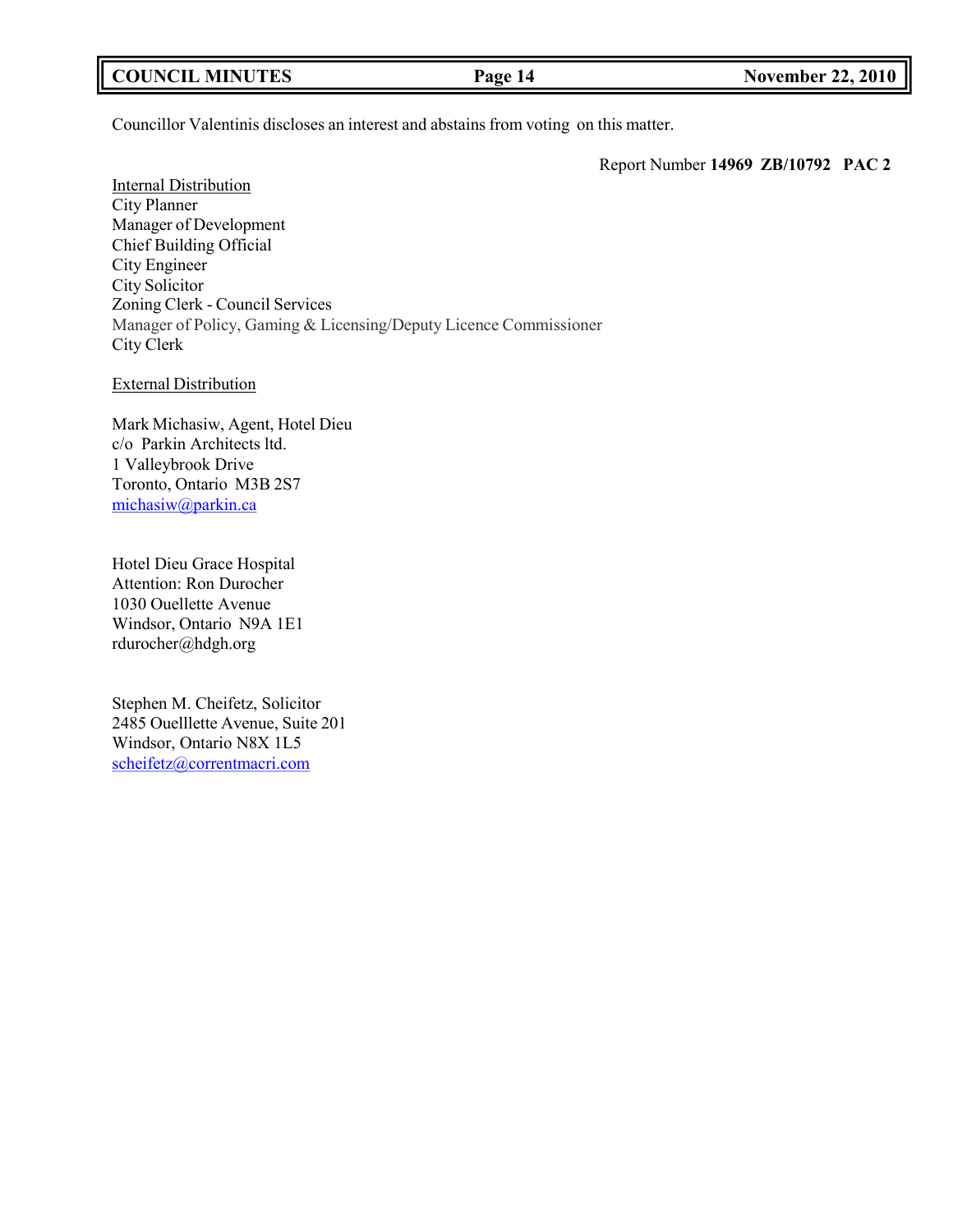| <b>COUNCIL MINUTES</b> |  |
|------------------------|--|
|------------------------|--|

**COUNCIL MINUTES Page 15 November 22, 2010**

ADOPTED by Council at its meeting held November 22, 2010 [**M316-2010**] VC/bm

# **SPECIAL MEETING OF COUNCIL – IN CAMERA November 22, 2010**

# **Meeting called to order at: 5:15 p.m.**

# **Members in Attendance:**

Councillor B. Marra, Acting Mayor Councillor D. Brister (arrives at 5:17 p.m.) Councillor D. Dilkens Councillor R. Jones Councillor A. Halberstadt Councillor F. Valentinis Councillor P. Hatfield Councillor J. Gignac

## **Members Absent:**

Mayor E. Francis (absent on City business) Councillor C. Postma Councillor K. Lewenza

# **Also in attendance:**

O. Colucci, Chief Financial Officer and City Treasurer and Acting Chief Administrative Officer M. Sonego, City Engineer V. Critchley, City Clerk P. Brode, Acting City Solicitor N. Coleman, Mayor's Chief of Staff M. Stamp, Property Supervisor (Item 1)

**Verbal Motion is presented by Councillor Dilkens, seconded by Councillor Jones, to move in Camera for discussion of the following item(s):**

| 10. | <b>Subject</b>                           | $h$ – Pursuant to Municipal Act,<br>2001, as amended |
|-----|------------------------------------------|------------------------------------------------------|
|     | 1. $\vert$ ty matter – sale of land      | 239(2)(c)                                            |
|     | 2. $ $ ty matter – expropriation of land | 239(2)(c)                                            |